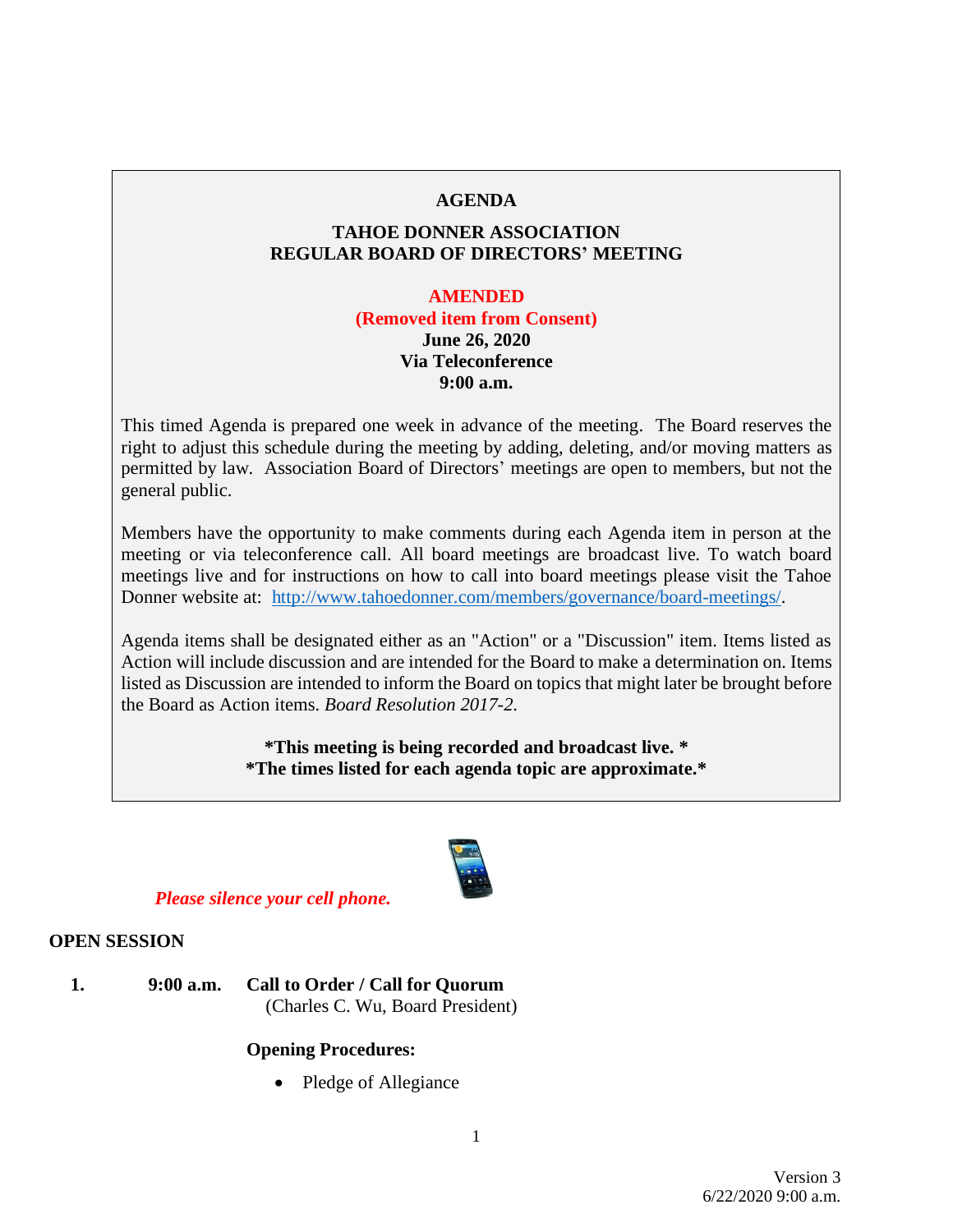#### **2. 9:01 a.m. Member & Director Comments**

Property owners' comments are welcomed at this time for matters not on the agenda and are limited to three minutes. However, members may submit additional comments by email to the Board at [board@tahoedonner.com.](mailto:board@tahoedonner.com) The Board president will recognize members to comment on agenda items as they occur. Members will have the option of making comments during the meeting in person, or via teleconference call. Members are requested to identify themselves and to include Unit and Lot Number or Tahoe Donner address. Directors and Staff are limited by law to brief responses and clarifying questions to matters not on the agenda. Directors may request Staff to report back to the Board concerning such matters and place the matter on a future Board agenda.

Board meetings are defined by the Davis-Stirling Act as a gathering of a majority of directors at the same time and place to "hear, discuss, or deliberate upon any item of business that is within the authority of the Board." (Civ. Code §4090.) A Board meeting is a meeting of the corporation's Board of Directors' to conduct business of the corporation.

### **3. 9:15 a.m. Action: Consent Calendar**

All items listed under the Consent Calendar are considered to be routine and will be approved by one motion. There will be no separate discussion of these items unless a member of the Board requests a specific item to be removed from the Consent Calendar for separate action. Any item so removed will be taken up following the motion to approve the remainder of the Consent Calendar.

- May 16, 2020 Meeting Minutes
- June 5, 2020 Special Meeting Minutes
- Executive Session Report
	- o March 23, 2020
	- o March 27, 2020
	- o March 28, 2020
	- o March 30, 2020
	- o April 6, 2020
	- o April 9, 2020
	- o April 10, 2020
	- o April 13, 2020
	- o April 25, 2020
	- o April 27, 2020
	- o April 30, 2020
	- o May 8, 2020
	- o May 11, 2020
	- o May 16, 2020
	- o May 30, 2020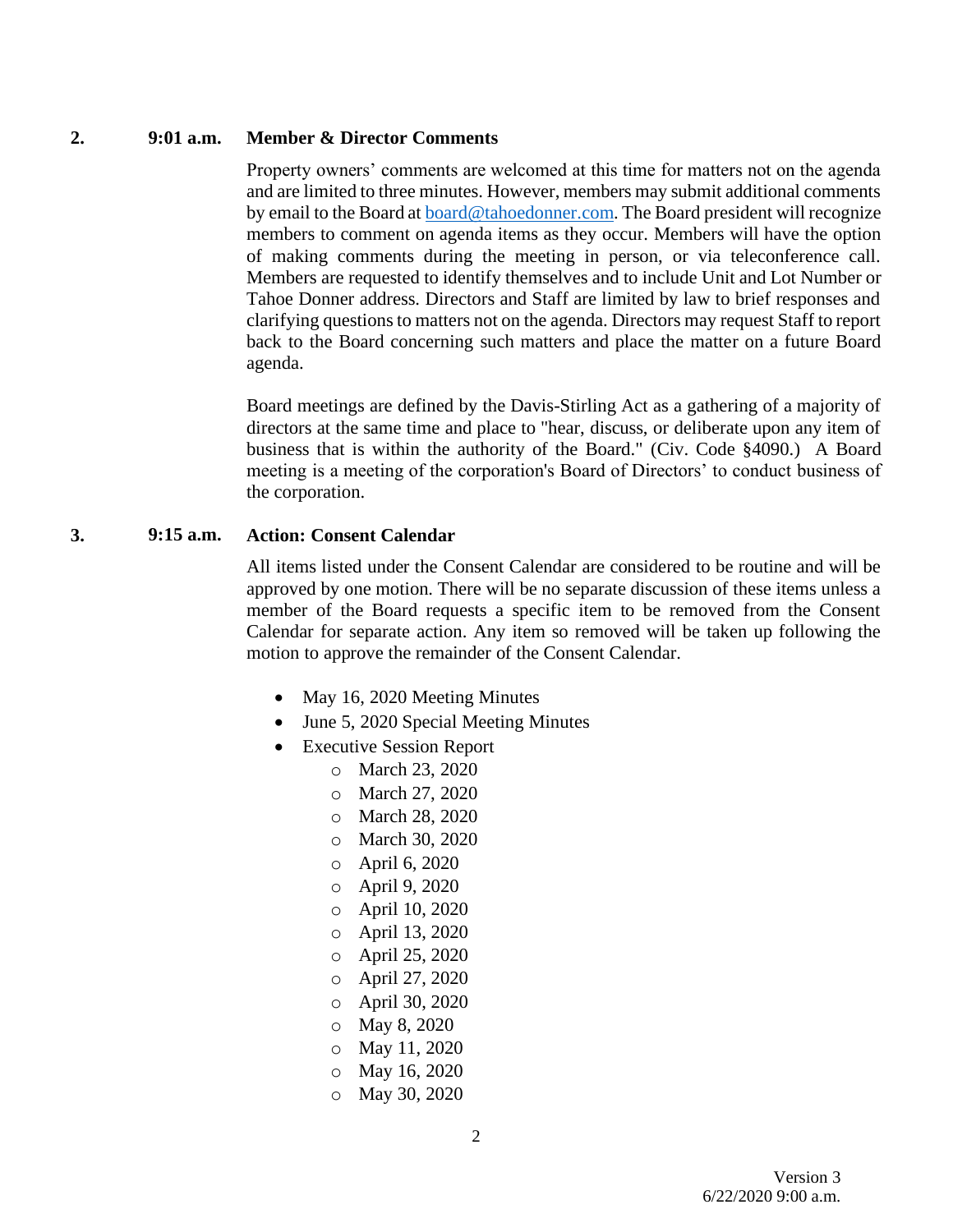- o June 5, 2020
- o June 11, 2020
- o June 12, 2020
- 5501 Report
- 2020 Pending Suspension of Membership Rights
- Quarterly Treasurer's Report on Investments

#### **4. 9:25 a.m. Committee / Task Force Reports**

The Board of Directors will review the Committee / Task Force written minutes and reports as a routine monthly procedure, with no board discussion or action anticipated. Specific request from chairs for board Action or Discussion will be agenized as separate topics. Routine committee membership adjustments will be placed on the consent calendar.

- Architectural Standards Committee
- Covenants Committee
- Elections Committee
- Finance Committee
- General Plan Committee
- Tahoe Donner Giving Fund Committee

# **5. 9:30 a.m. Action: Association Update and Financial Forecast**

(Annie Rosenfeld, Miguel Sloane, and Brian Dunn)

The Board of Directors will receive an update on COVID-19 related Association impacts, amenity reopening and provide direction and/or actions relating to the 2020- 2021 Recreation Fee and temporary COVID per entry fees.

The Board of Directors will receive an update on the May unaudited financials and COVID-19 related financial update.

### **6. 9:45 a.m. Action: Proposed Changes to Minimum Architectural Standards Homeowner Inspection Program**

(Annie Rosenfeld, Director of Risk Management and Real Property and Rod Whitten, Architectural Standards Committee Chair)

The Board of Directors hear a presentation by staff recommending changes to the minimum architectural standards homeowner inspection program including the elimination of change of deed street inspection.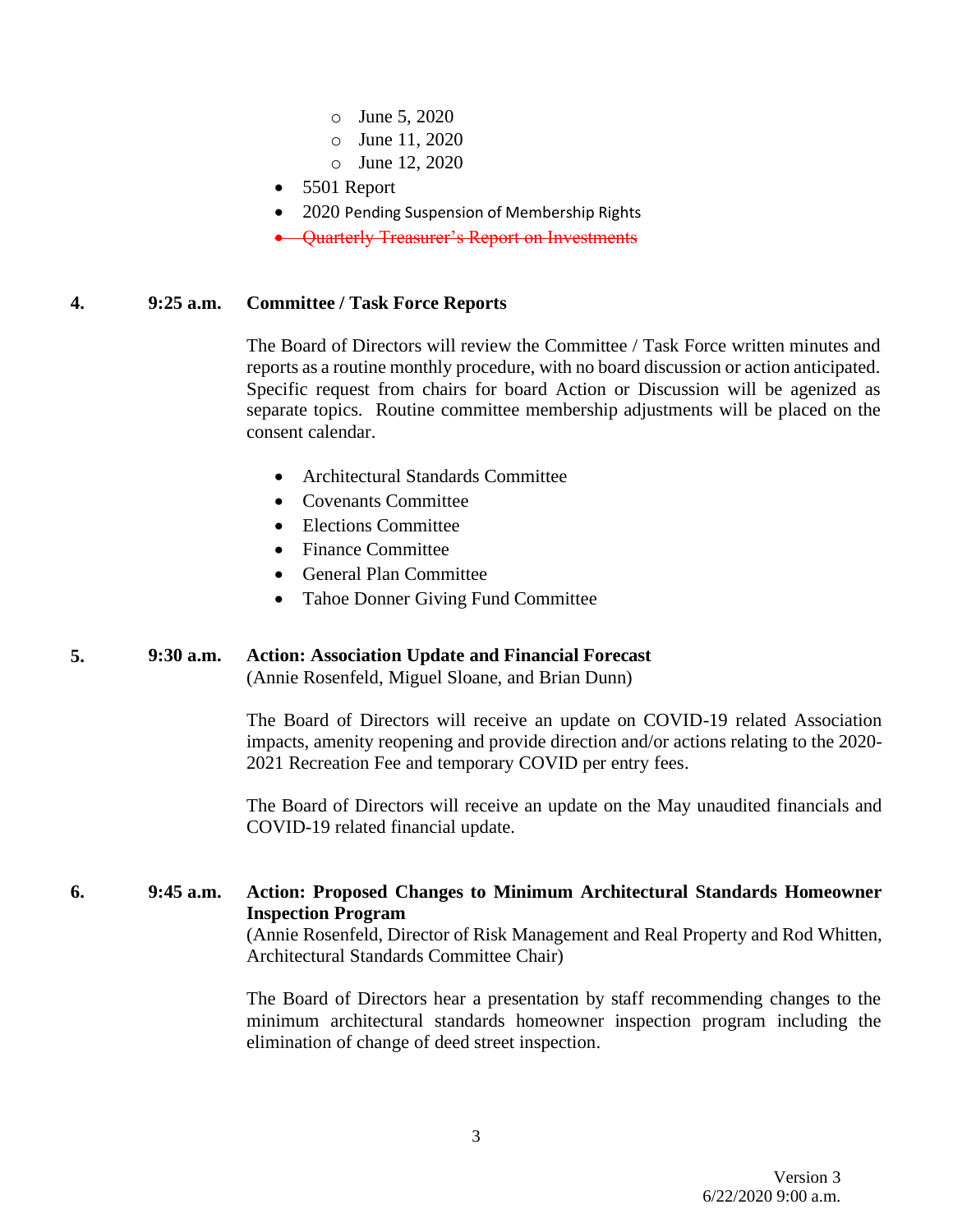**7. 10:15 a.m. Member Comment: Proposed Modifications to Covenants Fire Safety Rules 45- Day Notice Member Comment**

(Annie Rosenfeld, Director of Risk Management and Real Property)

Per our Bylaws the members will have 3 minutes to verbally comment on the 45-Day Notice for the proposed modifications to Covenants Fire Safety Rules. Discussion and action will be completed at the July 2020 Board meeting.

### **8. 10:30 a.m. BREAK**

### **9. 11:00 a.m. Executive Session (closed to members)**

The Board is allowed to meet in "executive session" to discuss certain topics (Civil Code §4935).

The Board of Directors plan to meet in Executive Session to discuss the following:

- Hearing
- Legal Matters
- Personnel Matters
- Contracts
- Approval of Executive Session Minutes

# **10. 1:00 p.m. This meeting will remain open to facilitate the counting of ballots in accordance with election procedures.**

The Annual Meeting of the Members will take place on **Sunday, June 28, 2020** via Zoom webinar.

A Board of Directors organizational meeting will take place following the Annual Meeting of the Members on **Sunday, June 28, 2020** via Zoom webinar.

The next regularly scheduled Board of Directors will be determined at the Board of Directors organizational meeting.

# **Tahoe Donner Committee Meeting Schedule**

<https://www.tahoedonner.com/wp-content/uploads/2019/07/Committee-Meeting-Schedule.pdf>

- Architectural Standards Committee
	- o Next Meeting July 8, 2020 9:00 a.m.
- Covenants Committee
	- $\circ$  Next Meeting July 9, 2020 at 3:00 p.m.
- Elections Committee
	- o Next Meeting TBD
- Finance Committee